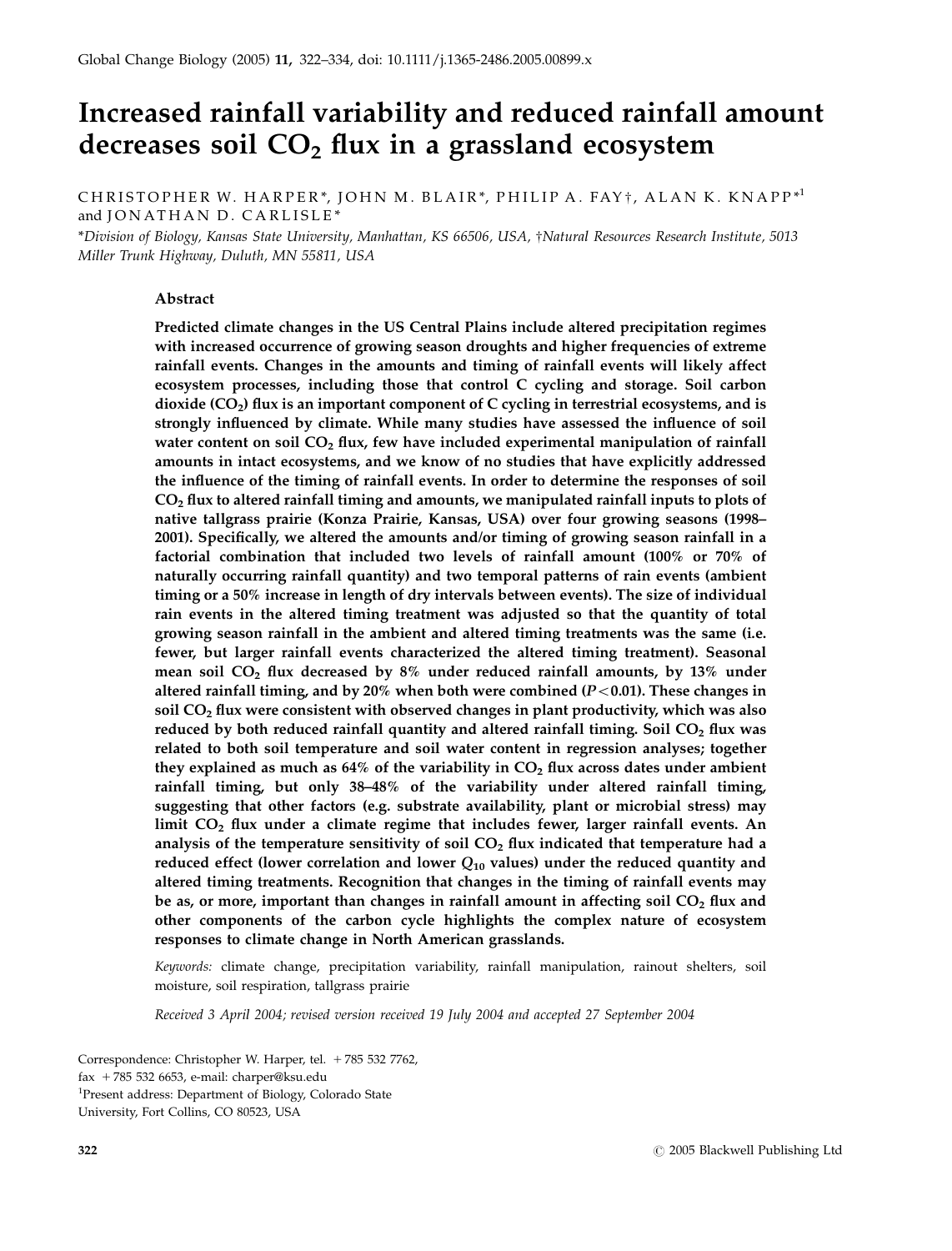#### Introduction

Increased atmospheric concentrations of carbon dioxide  $(CO<sub>2</sub>)$  and other greenhouse gases are expected to increase global surface temperatures and alter precipitation patterns (Trenberth, 1998, 1999). Many climate change predictions suggest that periodic droughts will become more common and extreme rainfall events more frequent (Mearns et al., 1995; Frederick & Major, 1997; Easterling et al., 2000). Climate records suggest that precipitation patterns have already shifted over the 20th century; Karl & Knight (1998) reported a 10% increase in total precipitation for the United States, with about half of this increase because of very heavy rainfall events ( $>50$  mm day<sup>-1</sup>). The combination of increased dry periods interspersed with larger individual rainfall events will result in extended periods of soil moisture deficit and greater variability in soil water content (Giorgi et al., 1998; Jackson et al., 2001), with important consequences for many terrestrial ecosystems (Austin et al., 2004), and for grasslands in particular (Knapp et al., 2002; Fay et al., 2003). Climate constrains the regional extent, productivity, and composition of grasslands (Borchert, 1950; Sala et al., 1988; Briggs & Knapp, 1995; Knapp et al., 2001) and cross-biome comparisons indicate that aboveground net primary productivity (ANPP) is more responsive to climatic variability in grasslands than in other terrestrial ecosystems (Knapp & Smith, 2001). Indeed, the capacity to respond to transient pulses of resource availability is a key characteristic of grasslands, especially tallgrass prairie ecosystems (Seastedt & Knapp, 1993; Blair, 1997). Recent studies have shown that an experimental increase in rainfall variability can reduce ANPP to the same degree as a 30% reduction in total rainfall quantity (Knapp et al., 2002; Fay et al., 2003). A crucial, but unresolved question, is the extent to which altered rainfall patterns may impact soil  $CO<sub>2</sub>$  flux, an important process affecting carbon cycling and storage in terrestrial ecosystems.

Soil  $CO<sub>2</sub>$  flux is the release of  $CO<sub>2</sub>$  produced by autotrophic (plant roots) and heterotrophic (microbes and soil fauna) respiration, and is thus, an integrative indicator of belowground production and metabolic activity. Soil  $CO<sub>2</sub>$  flux is positively correlated with root biomass (Schlesinger & Andrews, 2000), and estimates of the proportion of soil  $CO<sub>2</sub>$  flux contributed by rootassociated processes range from 20% to 90% globally (Boone et al., 1998) and are about 40% for tallgrass prairie ecosystems (Kucera & Kirkham, 1971). In addition to root biomass and activity, soil  $CO<sub>2</sub>$  flux is strongly influenced by soil temperature, soil water content, and substrate availability (Linn & Doran, 1984; Craine et al., 1999; Zak et al., 1999). The dependence of both plant and microbial processes on soil water availability suggests that soil  $CO<sub>2</sub>$  flux will be sensitive to increased temporal variability in soil water content resulting from altered rainfall patterns. Predictions with regard to a simple reduction in rainfall amount are straightforward (i.e. lower  $CO<sub>2</sub>$  efflux with increased water stress). However, predicting responses to increased variability in soil water content resulting from fewer, larger rainfall events is more challenging. On one hand, prolonged water deficits during inter-rainfall periods may reduce soil CO<sub>2</sub> efflux (Bremer et al., 1998), as a result of increased plant and microbial stress. Alternatively, higher root mortality during dry periods could increase substrate availability via belowground litter inputs in the short term, although reduced new root production under dry conditions may result in lower root mass in the long term (Hayes & Seastedt, 1987). In addition, periodic large rainfall events may increase the magnitude of wetting–drying cycles, which have been shown to result in pulses of high microbial activity (Birch, 1958; Denef et al., 2001), although this response may not be sustainable (Fierer & Schimel, 2002). A further complication is that large rainfall events may temporarily suppress soil respiration and CO2 efflux because of reduced diffusion in fine-textured soil with a high water-filled pore space (Bouma & Bryla, 2000). As a result of these complex, and potentially opposing responses, it is difficult to predict *a priori* the responses of soil  $CO<sub>2</sub>$  flux to a change in the timing of rainfall events, with no change in the total amount of growing season rainfall, although an understanding of these responses is essential for predicting how altered rainfall regimes are likely to influence ecosystem C dynamics and net  $CO<sub>2</sub>$  exchange by terrestrial ecosystems under potential future climates.

The goals of this study were to evaluate (1) the independent and interactive effects of reduced rainfall amounts and an altered growing season rainfall pattern on soil  $CO<sub>2</sub>$  flux, and (2) the relationship of soil  $CO<sub>2</sub>$ flux with soil water content and soil temperature. Because photosynthesis and plant productivity influence belowground C allocation and, consequently, soil respiration (Ekblad & Hogberg, 2001), we also present data on ANPP to evaluate potential relationships between aboveground plant responses and soil  $CO<sub>2</sub>$ flux. Our specific hypotheses were that: (1) reduced rainfall quantity alone would decrease soil  $CO<sub>2</sub>$  flux; (2) altering rainfall timing and increasing temporal variability in soil moisture would result in an overall reduction in  $CO<sub>2</sub>$  flux, although potentially of lesser magnitude than that caused by reduced rainfall quantity; (3) the combined effect of reduced rainfall amount and altered timing would be additive; (4) both reduced rainfall quantity and altered rainfall timing would increase soil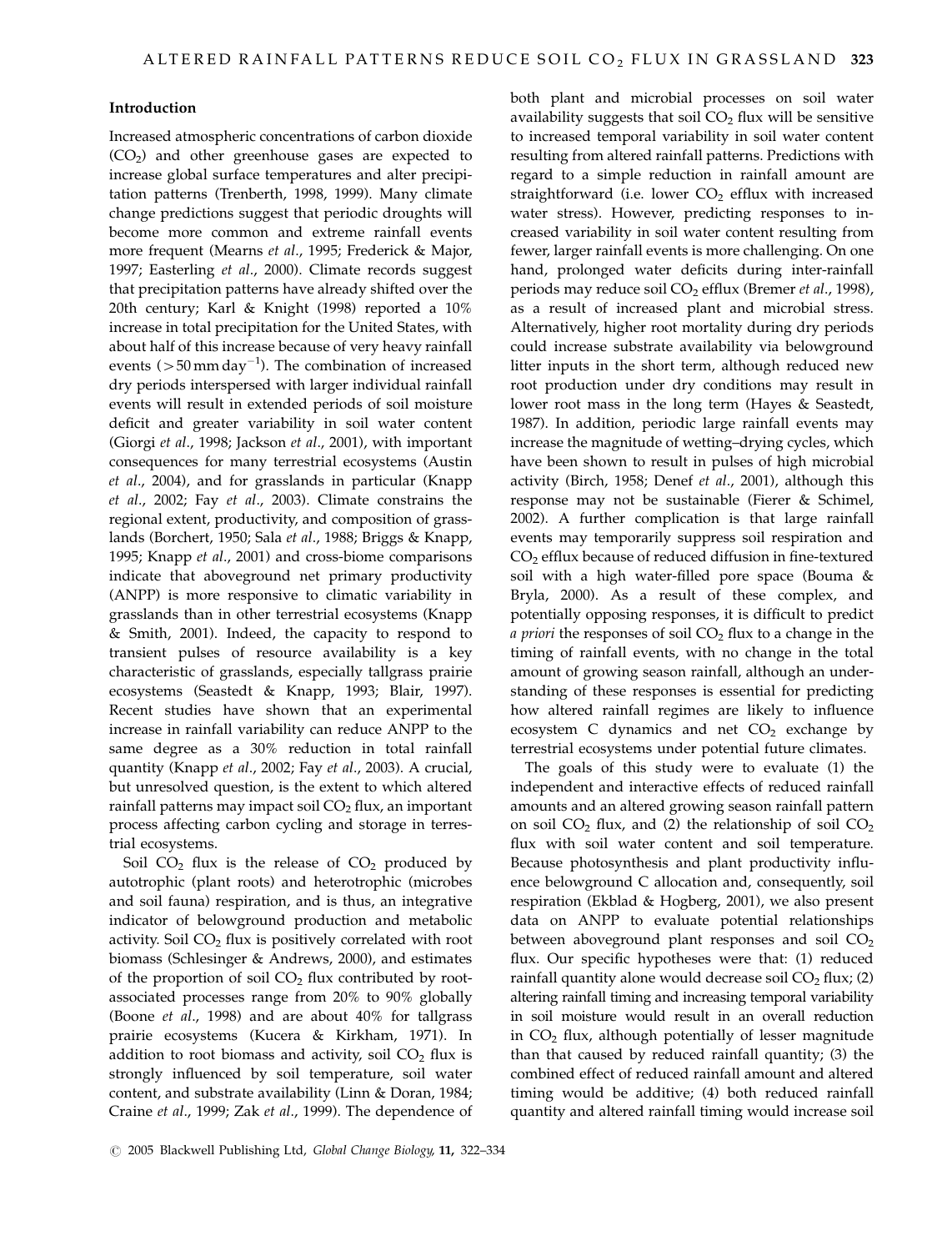moisture limitation of soil  $CO<sub>2</sub>$  flux, and consequently decrease its temperature sensitivity; and (5) decreased soil water availability in both the reduced rainfall quantity and altered rainfall timing would reduce ANPP, consistent with responses in soil  $CO<sub>2</sub>$  flux.

# Materials and methods

# Study site

This study was conducted at the Konza Prairie Biological Station (KPBS) near Manhattan, Kansas, USA (39°05' N, 96°35'W). Vegetation at KPBS is representative of native grasslands in the region; plant communities are dominated by warm-season  $C_4$ grasses, which can contribute  ${\geq}80\%$  of ANPP in annually burned prairie (Knapp et al., 1998a), while a speciose assemblage of forbs and  $C_3$  grasses contributes much of the floristic diversity (Towne, 2002). The regional climate is characterized as temperate continental and is extremely variable both among and within years (Knapp & Seastedt, 1998; Goodin et al., 2003). Mean monthly air temperature varies from  $-3$  °C in January to  $27^{\circ}$ C in July (Hayden, 1998). Annual precipitation averages  $834$  mm yr<sup>-1</sup> (1891–2002), with high interannual variability (coefficient of variation =  $24\%$ ); about 75% of annual precipitation (approx. 635 mm) falls as rain during the April through October growing season (Sophocleous, 1998).

# Rainfall manipulations

This study utilized the Rainfall Manipulation Plots (RaMPs) experimental facility at KPBS. The RaMPs facility was constructed in 1997 in an annually burned native prairie on 1–2 m deep Irwin silty clay loam soils (Pachic Argiustolls; Jantz et al., 1975). The facility consists of 12 fixed-location rainout shelters, which exclude ambient rainfall inputs from plots of intact, native grasslands, and three unsheltered reference plots (Fay et al., 2000). Each  $9 \text{ m} \times 14 \text{ m}$  shelter covers a  $7.6 \text{ m} \times 7.6 \text{ m}$  plot surrounded by a 1.1 m deep metal barrier, which reduces lateral exchange of surface and soil water with the surroundings. Data were collected from the central  $6 \text{ m} \times 6 \text{ m}$  area of each plot. The shelters have open sides to minimize microclimate changes, and are covered with a clear polyethylene (6 mil, UV-transparent) roof during the growing season (with target dates of April 1–October 1). Natural rainfall is collected from the roofs and diverted into storage tanks (7570 L capacity) for later reapplication through an overhead sprinkler system. The roofs are removed each winter and replaced with new plastic each spring.

Four experimental rainfall regimes were implemented in the sheltered plots during the growing seasons of 1998–2001 ( $n = 3$  shelters per treatment). The treatments were factorial combinations of two growing season rainfall amounts (100% or 70% of ambient rainfall amounts) and two temporal patterns of rain events (ambient timing or a 50% increase in length of dry intervals between events). This resulted in four treatments: (1) Ambient rainfall quantity and timing; (2) Reduced rainfall quantity with no change in timing of rainfall events; (3) Altered rainfall timing with no change in total growing season rainfall amounts; and (4) Altered timing with reduced quantity. The ambient treatment was designed to match the natural precipitation inputs of each growing season. The altered timing treatment applied all accumulated rainfall at the end of each increased dry interval as a single large event; thus, there was no change in total rainfall quantity, only a change in its temporal distribution. As a result, temporal variability in rainfall was altered while controlling the total quantity of rainfall added during the growing season. Ambient rainfall quantities were determined using six rain gauges around the perimeter of the site. In 2001, all rainfall quantities applied to the sheltered plots were adjusted downward by 30% (based on data from previous seasons) to offset increased soil moisture caused by reductions in evapotranspiration beneath the shelters. Collected rainfall in the ambient and reduced quantity treatments, was applied within 12 h of natural rain events, replicating the temporal pattern of rainfall inputs for each growing season. In the altered timing treatments, dry intervals were defined as the interval between the most recent rain events of 5 mm or larger, because smaller amounts are mostly intercepted by the plant canopy (Seastedt, 1985). Rainfall manipulations were based on ambient rainfall patterns rather than long-term means in order to incorporate realistic seasonal and interannual variability into the treatments.

# Soil responses

Soil  $CO<sub>2</sub>$  flux was measured weekly between 10:00 and 15:00 h during the 1998–2000 growing seasons and twice weekly during 2001. We used a portable infrared gas analyzer (LI-6200, Li-COR Inc., Lincoln, NE, USA) with an  $850 \text{ cm}^3$  soil respiration chamber that sampled a soil surface area of  $40.7 \text{ cm}^2$  (Knapp *et al.*, 1998b); chamber design was similar to Norman et al. (1992). The chamber was placed on bare soil (1998–1999) or on polyvinyl chloride (PVC) collars (1.7 cm height, 8 cm diameter, 2000–2001), which minimized disturbance and variability because of spatial heterogeneity during repeated sampling. Chamber  $[CO<sub>2</sub>]$  was reduced below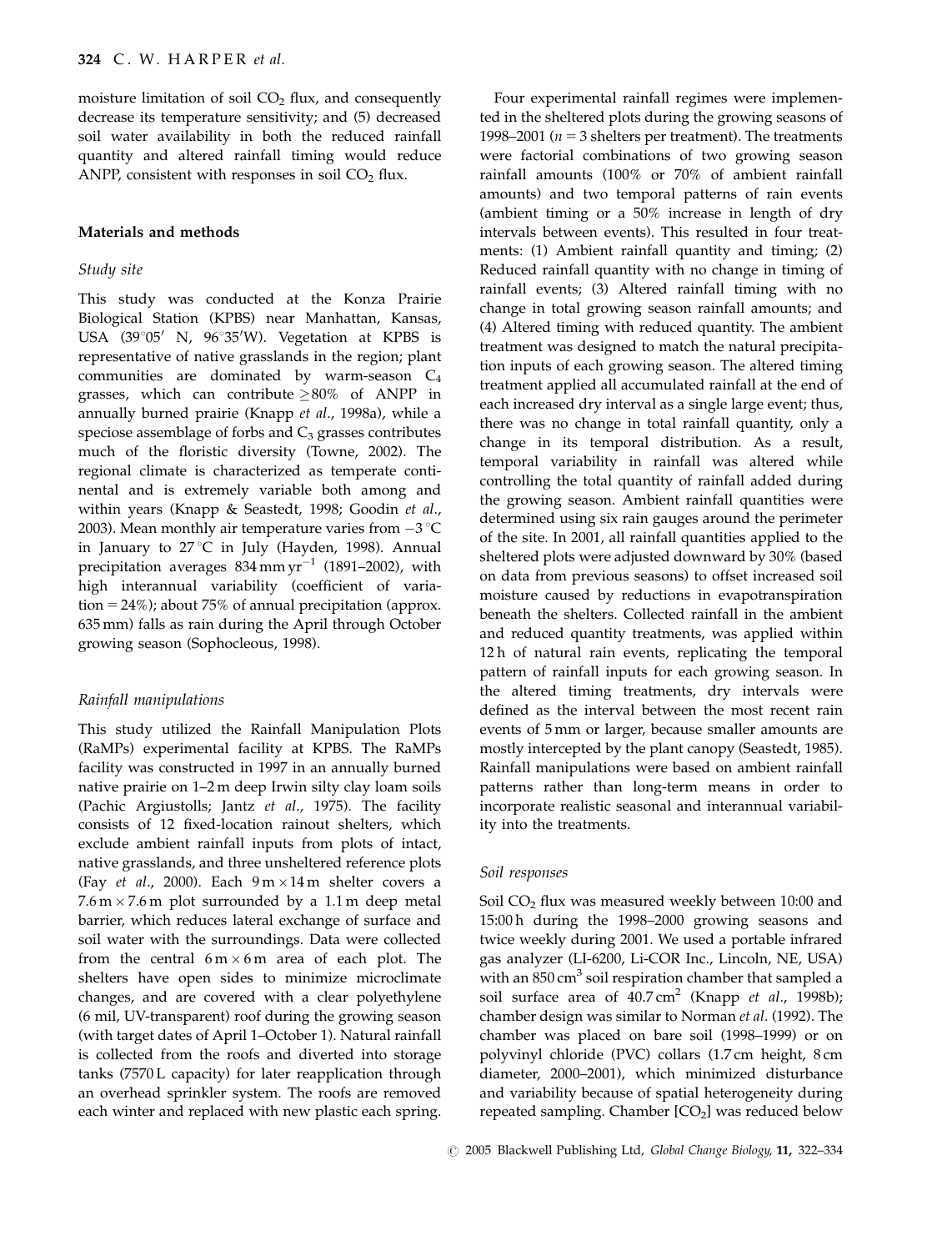ambient  $\left($  < 360 ppm) prior to placing the chamber, and once the rate of  $[CO<sub>2</sub>]$  increase stabilized (usual- $\frac{1}{\sqrt{2}}$  ly < 1 min) flux was sampled over a 20 s interval. Five spatially separate measurements were collected from each plot on each sample date. We avoided taking measurements when soils were saturated (i.e. immediately after large rainfall events), as preliminary data indicated that soil  $CO<sub>2</sub>$  flux remains close to zero for  $1-2$ days following a large rain event, reflecting reduced diffusion in soils with a high percentage of water filled soil pore space. Instead, if weekly sampling coincided with large rain events, we delayed sampling to capture periods of high  $CO<sub>2</sub>$  flux that typically occurred within a few days after large events.

Volumetric soil water content  $(\theta_v)$  in the 0–15 cm soil layer was measured approximately weekly using time domain reflectometry (TDR;  $n = 4$  TDR probe pairs per plot). When soil  $CO<sub>2</sub>$  flux measurements fell between dates on which soil water content was measured, soil water content was estimated from empirically derived wetting and drying functions based on antecedent soil water content and days since rainfall (Fay et al., 2002). Soil temperature at 5 and 15 cm depths was measured continuously in one plot per treatment.

ANPP was estimated annually by harvesting all aboveground biomass from ten  $0.1 \text{ m}^2$  samples per plot at the end of the growing season (mid-October). Because the plots were burned each spring and not grazed, accumulated aboveground biomass represented the current year's ANPP. Samples were sorted into grasses and forbs. Woody species made up  $\langle 2\% \rangle$  of the aboveground biomass and were omitted from the analysis. All plant biomass samples were dried at 65 °C for at least 48 h prior to weighing.

#### Data analysis

Each sheltered plot was an experimental unit, so replicate measurements were averaged by plot for analysis. Individual sample date and growing season treatment means for soil water content and  $CO<sub>2</sub>$  flux were analyzed by mixed model ANOVA (Littell et al., 1996). Rainfall treatments were treated as fixed effects and sample dates, or years, were treated as repeated measures. Mean growing season soil  $CO<sub>2</sub>$  fluxes for individual treatments and years were compared with the mean and variability of soil water content by linear regression. Variability of soil water content for a treatment and year was estimated using the corrected sum of squares, which was not correlated with mean soil water content ( $P = 0.41$ ).

We assessed the sensitivity of soil  $CO<sub>2</sub>$  flux to temperature by fitting exponential models of mean soil  $CO<sub>2</sub>$  flux, by sample date and treatment, to mean values of soil temperature at 5 cm depth, and calculating temperature sensitivity coefficients  $(Q_{10})$ , which describe the change in flux over a  $10^{\circ}$ C change in soil temperature. We assessed the relationship between soil water content and soil  $CO<sub>2</sub>$  flux by fitting quadratic equations to the data from individual treatments, and from all treatments combined. A response surface relating soil water content, soil temperature, and  $CO<sub>2</sub>$ flux was calculated using Mielnick & Dugas' (2000) equation (1),

$$
J_{\text{CO}_2} = (a \times e^{bT_s}) \times [2.12 \times (\theta_v - \min \theta_v) \times (\max \theta_v - \theta_v)^c],
$$
\n(1)

where  $I_{\text{CO}_2}$  is the soil CO<sub>2</sub> flux,  $T_s$  the soil temperature at 5 cm ( $\degree$ C), and  $\theta_{\rm v}$  the volumetric soil water content at 0– 15 cm. The model was fit to our complete data set (all years, all treatments) to determine appropriate coefficients for the temperature and soil moisture components of the model ( $a = 9.65$ ,  $b = 0.068$ ,  $c = 0.622$ ). Soil water content was bounded to the minimum (0.10) and maximum (0.50)  $\theta_{\rm v}$  values in our data set to exclude situations when soil  $CO<sub>2</sub>$  flux is limited by extremely dry and wet conditions. Predicted soil  $CO<sub>2</sub>$  flux values for each treatment were then computed using the full data set model and compared with observed flux values by linear regression.

# Results

The experimental treatments effectively altered the timing and amounts of precipitation inputs (Fig. 1a, b). Mean growing season rainfall amount over the 4 years was 7% above average, but the study period included years with above and below average rainfall and was representative of longer-term climate patterns for this area (Hayden, 1998). The protocol for creating the altered timing treatment resulted in a mean rainfall event size 2.3 times larger than ambient rain events, with a 2.5 fold greater mean dry interval between events (Table 1).

Soil water content was influenced by both the quantity and timing of rainfall events. Soil water content from the ambient and altered treatments in the 2000–2001 growing seasons (Fig. 1c) was representative of the range of variation in soil water content during the four study years. In typical years, soil water content is high in May and June, and decreases from July to September as temperatures and transpirational demand increase while rainfall decreases, and the ambient treatment produced this general pattern in most years (e.g. 2000; Fig. 1c). The reduced quantity treatment resulted in lower soil water content than in the ambient treatment but with the same temporal dynamics  $(r^2 = 0.93;$  data not shown). The altered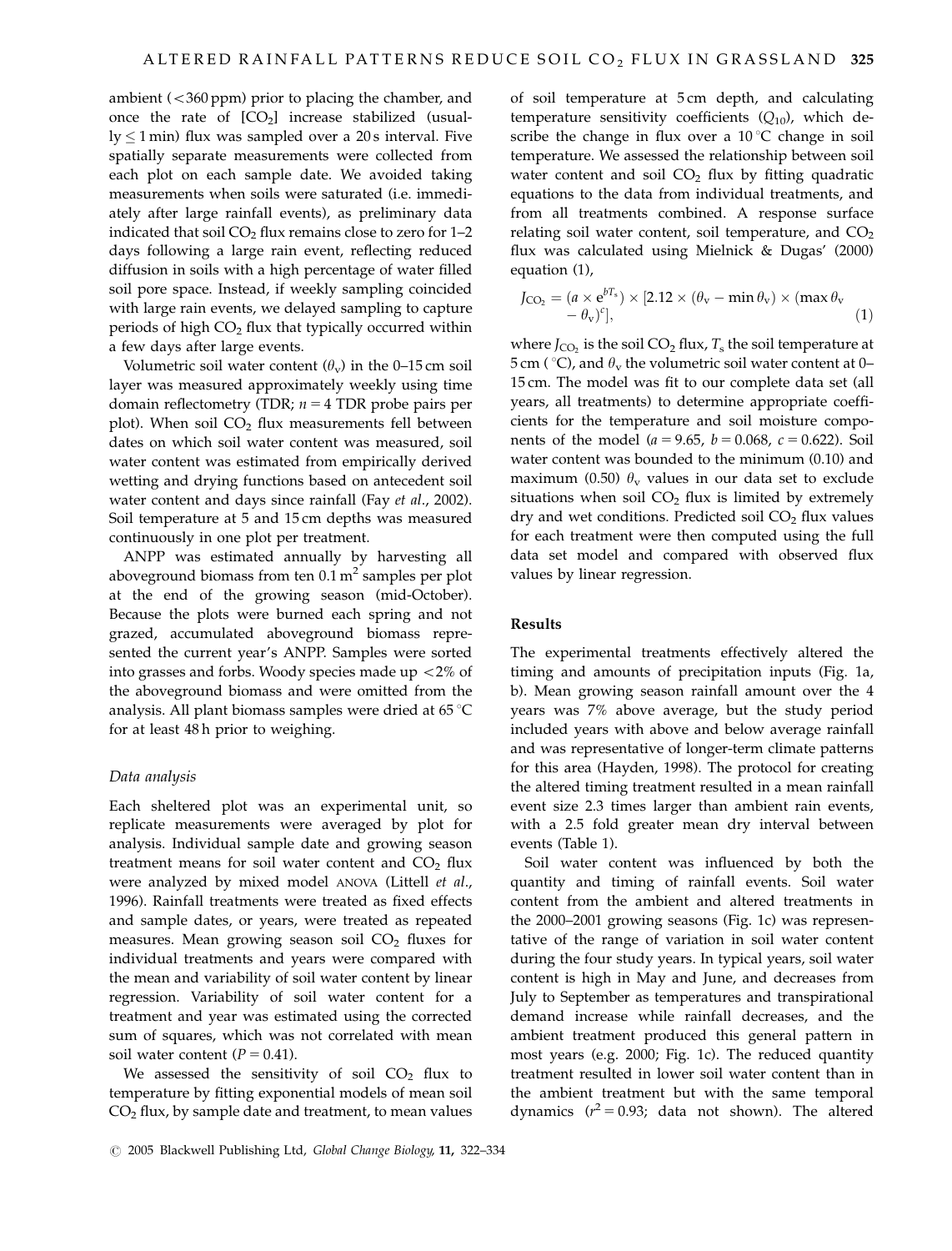

Fig. 1 Growing season rainfall patterns in 2000 and 2001 for ambient rainfall timing (a) and altered rainfall timing (b) treatments. Seasonal patterns in soil water content (c); error bars omitted for clarity – standard errors averaged  $<$ 20% of the mean. Seasonal patterns of soil  $CO<sub>2</sub>$  flux (d); error bars omitted for clarity – standard errors averaged  $\langle 13\% \rangle$  of the mean. Ambient treatment (filled circles and bars) and altered timing treatment (open circles and bars). Years 1998 and 1999 followed trends similar to the years shown.

timing treatment produced pulsed soil wetting events separated by periods of soil water depletion, most notably during dry periods in August and September (e.g. 2000; Fig. 1c). Averaged across all 4 years, the mean absolute change in soil water content between consecutive measurements in the altered rainfall timing treatment was 11% volumetric water content, which was 1.3 times greater than the difference between consecutive measurements in the ambient treatment, reflecting the greater variability in soil water availability in the altered rainfall timing treatment. The increased temporal variability in soil water content in the altered rainfall timing treatment was especially pronounced during July and August in most years, although the timing of ambient rainfall inputs occasionally resulted in similar soil water content patterns in both treatments (e.g. August and September 2001; Fig. 1c). When averaged over the four growing seasons, mean soil water content was reduced by 11% in the reduced quantity treatment, by 19% in the altered timing treatment, and by  $23\%$  in the altered timing + reduced quantity treatments compared with the ambient rainfall treatment [Fig. 2a; (quantity  $F(1, 8) = 11.84$ ,  $P < 0.01$ ); (timing  $F(1, 8) = 51.81$ ,  $P < 0.01$ ); (quantity  $\times$  timing NS)].

Table 1 Summary of rainfall applications in the ambient and altered rainfall timing treatments in the Rainfall Manipulation Plot experiment (1998–2001)

| Year | Total rain<br>applied<br>(mm) | Number of<br>events<br>$(>5 \,\mathrm{mm})$                  | Mean rain<br>event size<br>(mm) | Mean dry<br>interval<br>(days) |
|------|-------------------------------|--------------------------------------------------------------|---------------------------------|--------------------------------|
|      |                               | Ambient (natural rainfall timing and full rainfall quantity) |                                 |                                |
| 1998 | 611                           | 16                                                           | 33.6                            | 8.3                            |
| 1999 | 478                           | 15                                                           | 29.5                            | 8.8                            |
| 2000 | 368                           | 15                                                           | 22.9                            | 11.6                           |
| 2001 | 445                           | 14                                                           | 30.8                            | 11.4                           |
| Mean | 476                           | 15                                                           | 29.2                            | 10.0                           |
|      |                               | Altered (altered rainfall timing and full rainfall quantity) |                                 |                                |
| 1998 | 610                           | 7                                                            | 87.1                            | 20.8                           |
| 1999 | 474                           | 7                                                            | 67.7                            | 24.2                           |
| 2000 | 379                           | 8                                                            | 47.4                            | 24.4                           |
| 2001 | 445                           | 7                                                            | 63.6                            | 30.3                           |
| Mean | 477                           | 7                                                            | 68                              | 24.9                           |

Number of rain events, mean event quantity, and mean dry interval are based only on rain events  $\geq$ 5 mm (see text).

Soil  $CO<sub>2</sub>$  fluxes broadly tracked the temporal variability in soil water content (Fig. 1d). Peak fluxes generally occurred in July and August in all treatments, which were the hottest months with intermediate soil water contents. The temporal dynamics of soil  $CO<sub>2</sub>$ flux in 2000 and 2001 showed that individual rainfall events usually increased  $CO<sub>2</sub>$  flux, and the extended dry intervals typically decreased  $CO<sub>2</sub>$  flux (Fig. 1d). Occasional large pulses of  $CO<sub>2</sub>$  flux occurred following large rain events (e.g. August 2001); in other cases  $CO<sub>2</sub>$  flux temporarily decreased after large events (e.g. July 1, 2000). When averaged over the four study years, soil  $CO<sub>2</sub>$  flux was affected by both rainfall quantity and timing [(quantity  $F(1, 8) = 4.62$ ,  $P = 0.06$ ); (timing  $F(1, 8) = 16.29$ ,  $P < 0.01$ ); (quantity  $\times$  timing NS)], and was significantly lower in the reduced quantity (by 8%), altered timing (13%) and reduced quantity + altered timing  $(20%)$  treatments compared with the ambient treatment (Fig. 2b). ANPP responded similarly to the rainfall treatments [(quantity  $F(1, 8) = 14.26$ ,  $P < 0.01$ ); (timing  $F(1, 8) = 14.58$ ,  $P <$ 0.01); (quantity  $\times$  timing NS)], and was reduced by an average of 9% in the reduced quantity treatment, by 9% in the altered timing treatment, and by 18% in the reduced quantity  $+$  altered timing treatment, compared with the ambient rainfall treatment (Fig. 2c). The response of soil  $CO<sub>2</sub>$  flux to the rainfall treatments (Fig. 2b) mirrored the treatment differences in soil moisture (Fig. 2a) and in ANPP (Fig. 2c), suggesting a link between soil water dynamics, aboveground productivity, and rates of root and microbial respiratory activity over multiple years. However, mean  $CO<sub>2</sub>$  flux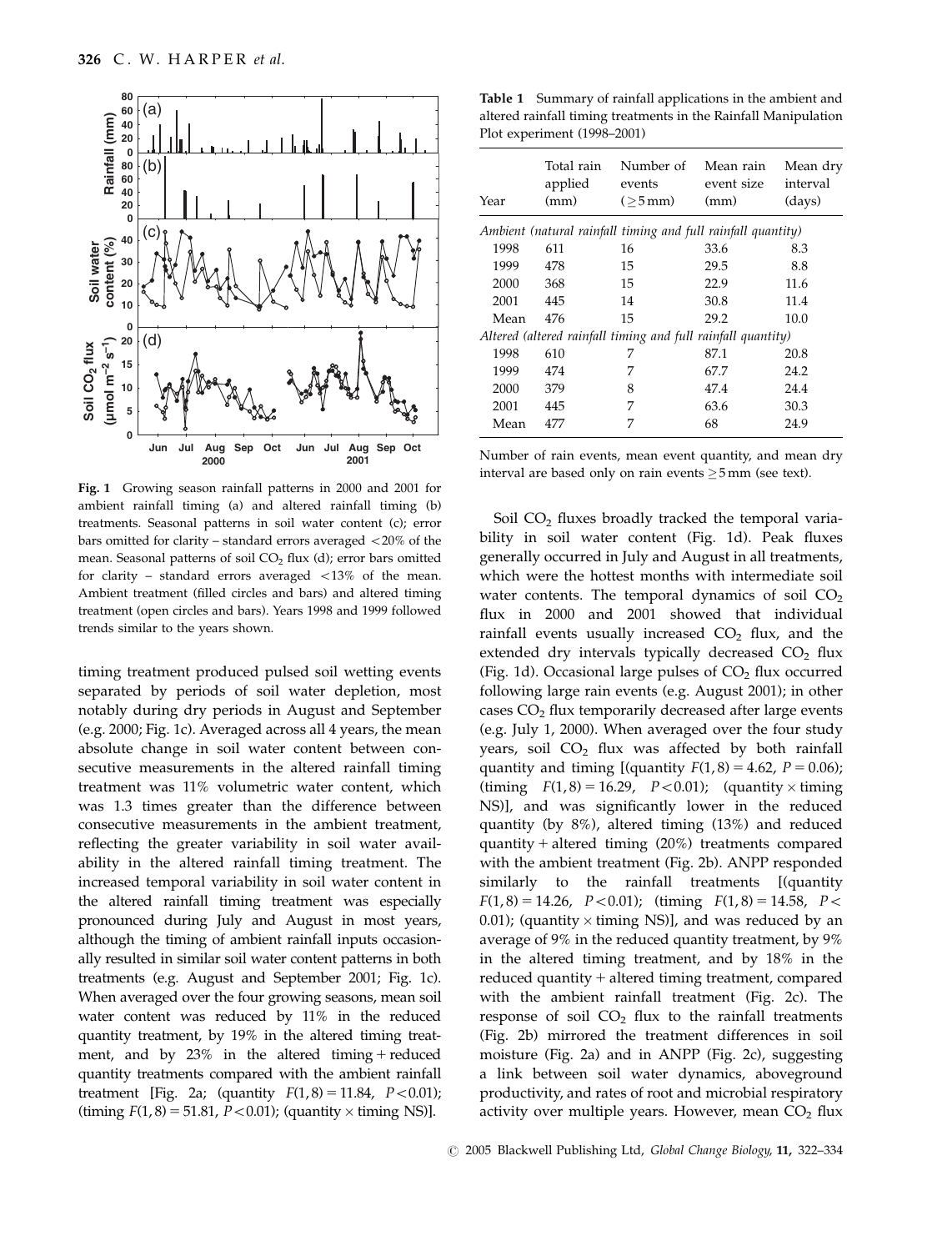

Fig. 2 Mean ( $\pm 1$  SE) volumetric soil water content (a: 0–15 cm), growing season soil CO<sub>2</sub> flux (b: µmol CO<sub>2</sub> m<sup>-2</sup> s<sup>-1</sup>), and aboveground net primary productivity (c: ANPP  $g m^{-2}$ ) for each experimental treatment across the 4 years of this study. The treatments are abbreviated as follows: ambient rainfall (Ambient), reduced rainfall quantity (RQ), altered rainfall timing (AT), and reduced quantity  $+$  altered timing (RQ  $+$  AT). Unique letters represent significantly different means as determined using repeated measures analysis of variance ( $P<0.05$ ). Seasonal mean soil CO<sub>2</sub> flux was negatively related to variability in soil water content (d); each point represents a single treatment seasonal mean.

was not related to mean soil water content when the treatment means from individual years were compared by regression ( $P = 0.81$ , data not shown). Instead, mean CO2 flux was significantly reduced in years and treatments that produced higher variability in soil water content (Fig. 2d;  $r^2 = 0.49$ ,  $P < 0.01$ ), suggesting that intra-annual variability in soil water content may be a more important regulator of annual soil  $CO<sub>2</sub>$  flux than is mean soil water content within individual years.

Comparisons of the relationship between soil  $CO<sub>2</sub>$ flux and soil temperature and soil moisture across all treatments and years suggested that temperature was a better predictor of soil CO<sub>2</sub> flux ( $r^2 = 0.38$ ) than was soil moisture ( $r^2$  = 0.16; Table 2a). When regressions were performed by treatment, temperature was more strongly correlated with  $CO<sub>2</sub>$  flux, and  $Q<sub>10</sub>$  values were larger indicating greater temperature sensitivity, in the ambient rainfall timing treatments  $(r^2 = 0.50 - 0.53,$  $Q_{10} = 2.1 - 2.2$  compared with altered rainfall timing treatments  $(r^2 = 0.31 - 0.33, Q_{10} = 2.0;$  Table 2a). In contrast, soil water content was more strongly correlated with  $CO<sub>2</sub>$  flux in the reduced rainfall

quantity ( $r^2$  = 0.18–0.23) compared with ambient quantity treatment  $(r^2 = 0.07 - 0.13)$ ; Table 2a). When soil moisture and soil temperature were combined in the Mielnick–Dugas model with coefficients adjusted for our site, soil moisture and temperature together explained  $49\%$  of the variance in observed soil  $CO<sub>2</sub>$ flux for all treatments combined (Table 2a), and the combined model improved the prediction of flux in the reduced quantity and reduced quantity  $+$  altered timing treatments over predictions based on temperature alone (Tables 2a and 2b). The response surface formed by the soil  $CO<sub>2</sub>$  flux values predicted from the Mielnick–Dugas model (Fig. 3) revealed the combined responses of soil  $CO<sub>2</sub>$  flux to soil temperature and moisture, and indicated that the highest soil  $CO<sub>2</sub>$  fluxes occurred at high soil temperatures and intermediate soil water contents. Both low and very high soil water content strongly suppressed the temperature response, while cool soil temperatures suppressed the soil moisture response. **EXERCT ASSOCITE:** A solid model of the soil CO2 flux is predicted from the soil CO<sub>2</sub> flux in relation to seasonal trajectories of soil CO<sub>2</sub> flux to seal in relation to season soil CO<sub>2</sub> flux the soil CO<sub>2</sub> flux that is

We also assessed temporal trajectories of monthly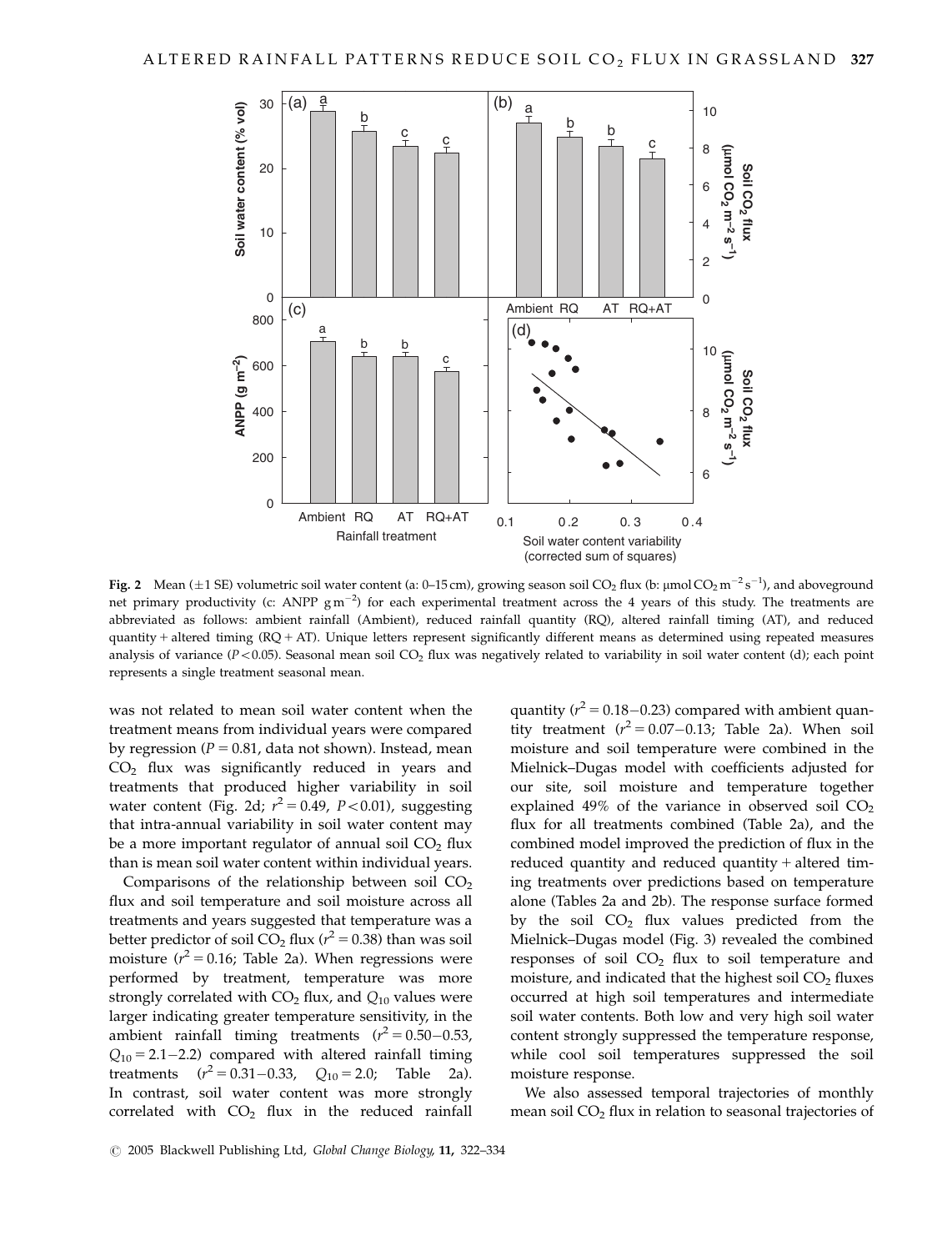

Fig. 3 Response surface generated using output from the Mielnick–Dugas model, which describes soil CO<sub>2</sub> flux as a function of combined exponential soil temperature and quadratic soil water content equations. Volumetric soil water content data are based on time domain reflectometry measurements (0–15 cm) and soil temperature data were collected at 5 cm deep.

soil temperature and soil water content (Fig. 4). Combined seasonal trajectories of monthly soil  $CO<sub>2</sub>$ flux and temperature were similar in all four treatments (Fig. 4a–d), while combined seasonal trajectories of monthly soil  $CO<sub>2</sub>$  flux and soil water content were more strongly affected by both rainfall timing and rainfall quantity (Fig. 4e-h). The trajectories of monthly mean  $CO<sub>2</sub>$  flux were in general agreement with the Mielnick– Dugas response surface. For example, the ambient and reduced quantity treatments started the season with similar soil temperatures (Fig. 4a–d) but higher soil water content (Fig. 4e, f) than the altered rainfall timing treatments (Fig. 4g, h), and hence had higher soil  $CO<sub>2</sub>$ flux compared with the altered timing and reduced quantity + altered timing treatments. Soil  $CO<sub>2</sub>$  fluxes in all treatments were generally greatest in July and August, a time of similar high soil temperatures and intermediate soil water contents. However, the peak fluxes were generally lower in the altered rainfall timing treatments. September fluxes decreased in concert with decreasing soil temperature (Fig. 4a–d) and soil moisture (Fig. 4e-h), and fluxes in all treatments converged at their minima in October in association with lower temperatures at the end of the growing season.

#### Discussion

Potential changes in both the amounts and timing of rainfall events are important aspects of regional climate change, which can alter the distribution and dynamics of water content and biological processes in soils, with significant ecosystem-level consequences. Soil water content is a key driver of biological processes in many terrestrial ecosystems, and plays a prominent role in grasslands through its influence on plant productivity (Sala et al., 1988; Lauenroth & Sala, 1992; Knapp & Smith, 2001) and soil processes (Burke et al., 1997; Epstein et al., 2002). Our results, and others (Noy-Meir, 1973; Sala & Lauenroth, 1982), indicate that both the size and timing of rainfall events are important in arid to semi-arid ecosystems. Large events may penetrate deeper into the soil profile, recharging deep soils or potentially moving beneath the rooting zone, while small rain events replenish only surface soil horizons. Increasing both the size of individual rainfall events and the length of inter-rainfall intervals should result in greater recharge of deep soils, but extended drought conditions in the upper soil layers. Although many plant species in these grasslands have roots that extend to depths of 1 m or more, the majority of root biomass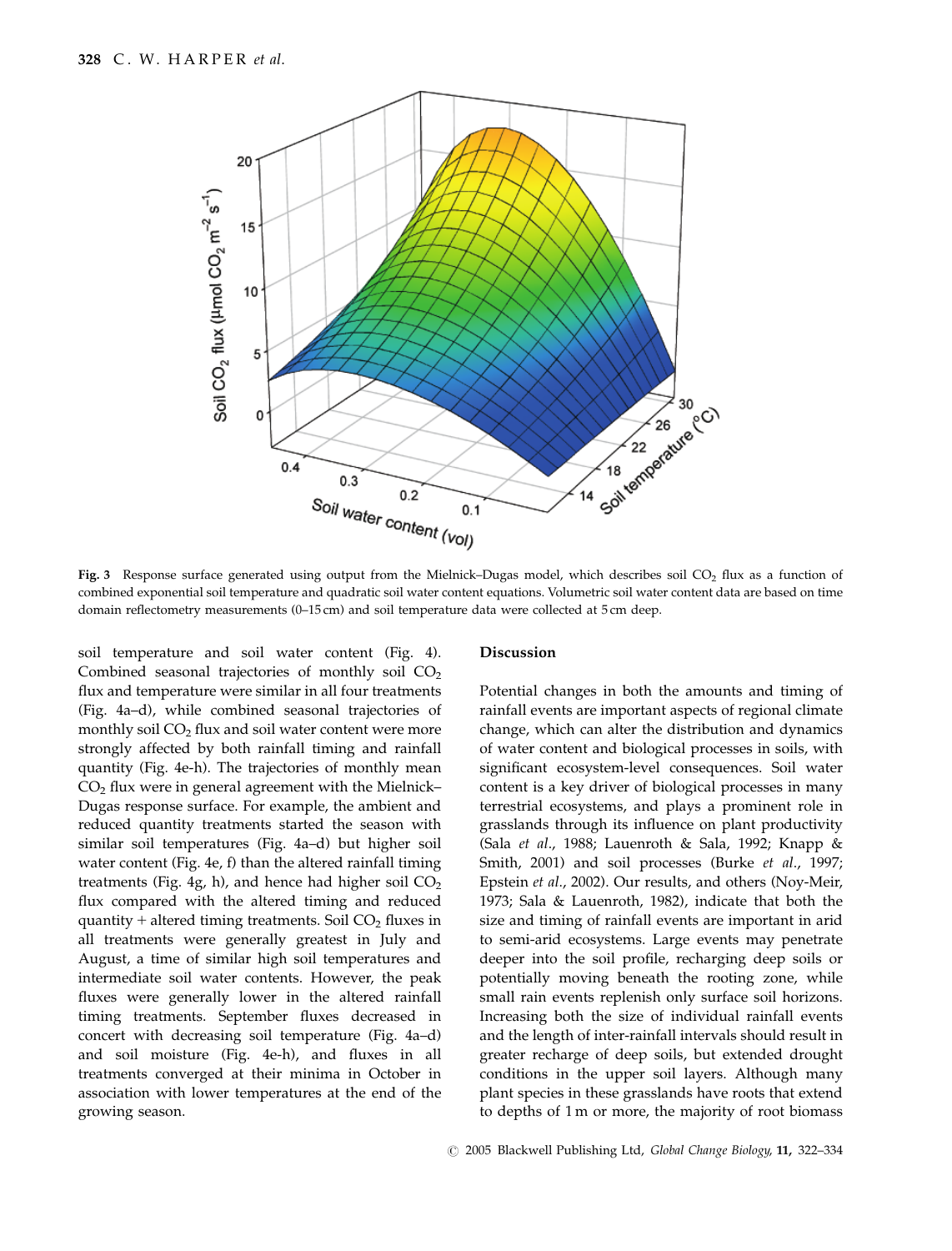| Soil temperature        | $\mathfrak a$ | h             | $r^2$           | $\boldsymbol{P}$ | $Q_{10}$         |
|-------------------------|---------------|---------------|-----------------|------------------|------------------|
| Ambient rainfall timing |               |               |                 |                  |                  |
| Full quantity           | 1.373 (0.319) | 0.0797(0.009) | 0.53            | < 0.01           | 2.218            |
| Reduced quantity        | 1.322 (0.318) | 0.0751(0.009) | 0.51            | < 0.01           | 2.120            |
| Altered rainfall timing |               |               |                 |                  |                  |
| Full quantity           | 1.531 (0.467) | 0.0691(0.012) | 0.33            | < 0.01           | 1.995            |
| Reduced quantity        | 1.263(0.423)  | 0.0721(0.013) | 0.31            | < 0.01           | 2.057            |
| All treatments combined | 1.485 (0.209) | 0.0708(0.005) | 0.38            | < 0.01           | 2.030            |
| Soil water content      | $y_0$         | a             | b               | $r^2$            | $\boldsymbol{P}$ |
| Ambient rainfall timing |               |               |                 |                  |                  |
| Full quantity           | 3.282(2.49)   | 49.68 (19.64) | $-94.51(36.20)$ | 0.08             | 0.04             |
| Reduced quantity        | 2.461(1.44)   | 55.20 (13.15) | $-106.5(27.38)$ | 0.18             | < 0.01           |
| Altered rainfall timing |               |               |                 |                  |                  |
| Full quantity           | 0.891(2.01)   | 64.91 (18.04) | $-112.0(35.67)$ | 0.14             | < 0.01           |
| Reduced quantity        | 0.038(1.48)   | 67.56 (14.05) | $-112.6(29.31)$ | 0.24             | < 0.01           |
| All treatments combined | 1.338 (0.86)  | 61.09 (7.66)  | $-113.6(15.36)$ | 0.16             | < 0.01           |

**Table 2a** Relationship of soil CO<sub>2</sub> flux to soil temperature [regression coefficients ( $y = ae^{bx}$ ) and temperature sensitivity coefficient  $(Q_{10} = e^{10b})$ ] and soil water content [quadratic  $(J_{\text{CO}_2} = y_0 + ax + bx^2)$ ]

Standard errors for coefficients are reported in parentheses.

Table 2b Correlation of  $CO_2$  fluxes predicted using the Mielnick–Dugas model (y) with measured soil  $CO_2$  fluxes (x, independent variable)  $(y = ax + b)$ 

| Treatment               | a          | b          |      |        |
|-------------------------|------------|------------|------|--------|
| Ambient rainfall timing |            |            |      |        |
| Full quantity           | 3.97(0.58) | 0.61(0.06) | 0.53 | < 0.01 |
| Reduced quantity        | 2.24(0.63) | 0.85(0.07) | 0.64 | < 0.01 |
| Altered rainfall timing |            |            |      |        |
| Full quantity           | 4.57(0.68) | 0.57(0.08) | 0.38 | < 0.01 |
| Reduced quantity        | 3.64(0.65) | 0.73(0.08) | 0.48 | < 0.01 |
| All treatments combined | 3.75(0.32) | 0.67(0.04) | 0.49 | < 0.01 |

Standard errors for coefficients are reported in parentheses.

(70–80%) occurs in the upper 30 cm of the soil (Kucera & Dahlman, 1968; Rice et al., 1998), making soil water dynamics in this zone especially important for predicting and understanding plant and soil responses to different rainfall regimes. For example, previous results from the RaMPs experiment have indicated a strong negative correlation between variability in soil water content at 0-30 cm and ANPP (Knapp et al., 2002).

In our study, mean surface (0–15 cm) soil water content was reduced by 11% with a 30% reduction in rainfall amounts and no change in intra-growing season rainfall timing. The temporal dynamics of soil water content were not significantly affected by this treatment. However, a change in the timing of rainfall to longer inter-rainfall periods and commensurately larger rain events altered the temporal dynamics of soil water content and resulted in an even greater reduction in mean surface soil water content (19% lower than ambient) despite no reduction in total growing season rainfall amounts. The combination of altered rainfall timing and reduced rainfall amounts reduced mean soil water content even further (23% lower than ambient). These changes in soil water dynamics affected mean annual ANPP over the 4 years of this study. Mean ANPP was greatest in the ambient rainfall treatment, and was reduced by an equivalent amount (9%) in response to either a 30% reduction in rainfall quantity or a change in the timing of rainfall events with no change in growing season amount. The combination of reduced rainfall quantity  $+$  altered timing resulted in an 18% reduction in ANPP compared with the ambient rainfall treatment. These changes in plant productivity have important consequences for soil  $CO<sub>2</sub>$  flux, since plants contribute both directly (root respiration) and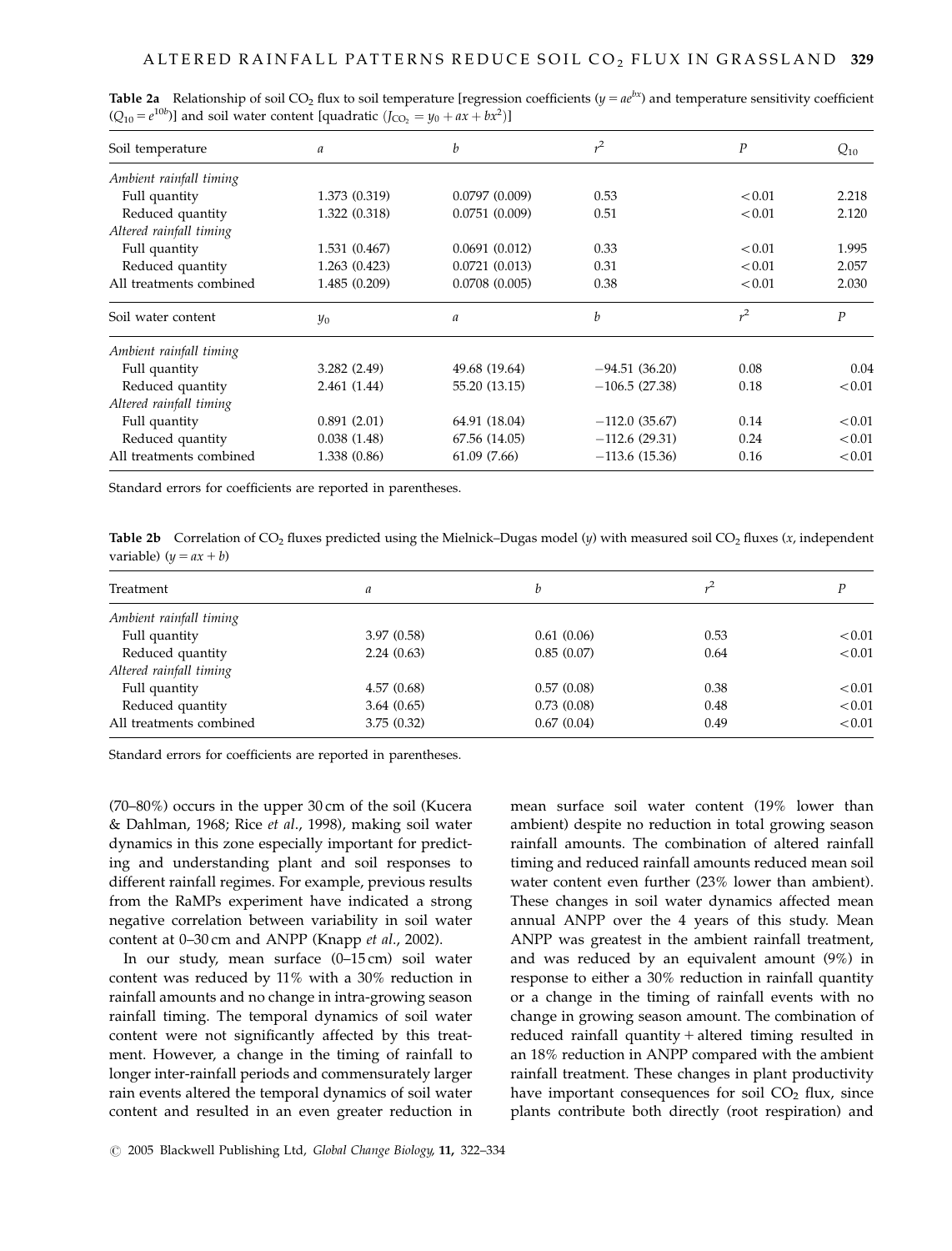

Fig. 4 Seasonal trajectories of monthly mean soil CO<sub>2</sub> flux with soil temperature and soil water content. First point in the arrow sequence is the monthly mean for May, second is June, then July, August, September, and October. Relationships of soil CO<sub>2</sub> flux to soil temperature (panels on left, a–d) and to soil water content (panels on right, e–h) are arranged by treatment, from top to bottom, as ambient rainfall, reduced rainfall quantity, altered rainfall timing, and reduced quantity + altered timing.

indirectly (root exudation and root litter inputs) to  $CO<sub>2</sub>$ production belowground.

Mean soil  $CO<sub>2</sub>$  flux was significantly affected by both a reduction in the quantity of rainfall events and a change in the timing of rainfall inputs. Surprisingly, soil  $CO<sub>2</sub>$  flux was reduced as much by a shift in the timing of rain events as by a 30% reduction in rainfall quantity (Fig. 2b), with the effects of changes in these two aspects of rainfall patterns being additive (i.e. the greatest reduction occurred in the reduced amount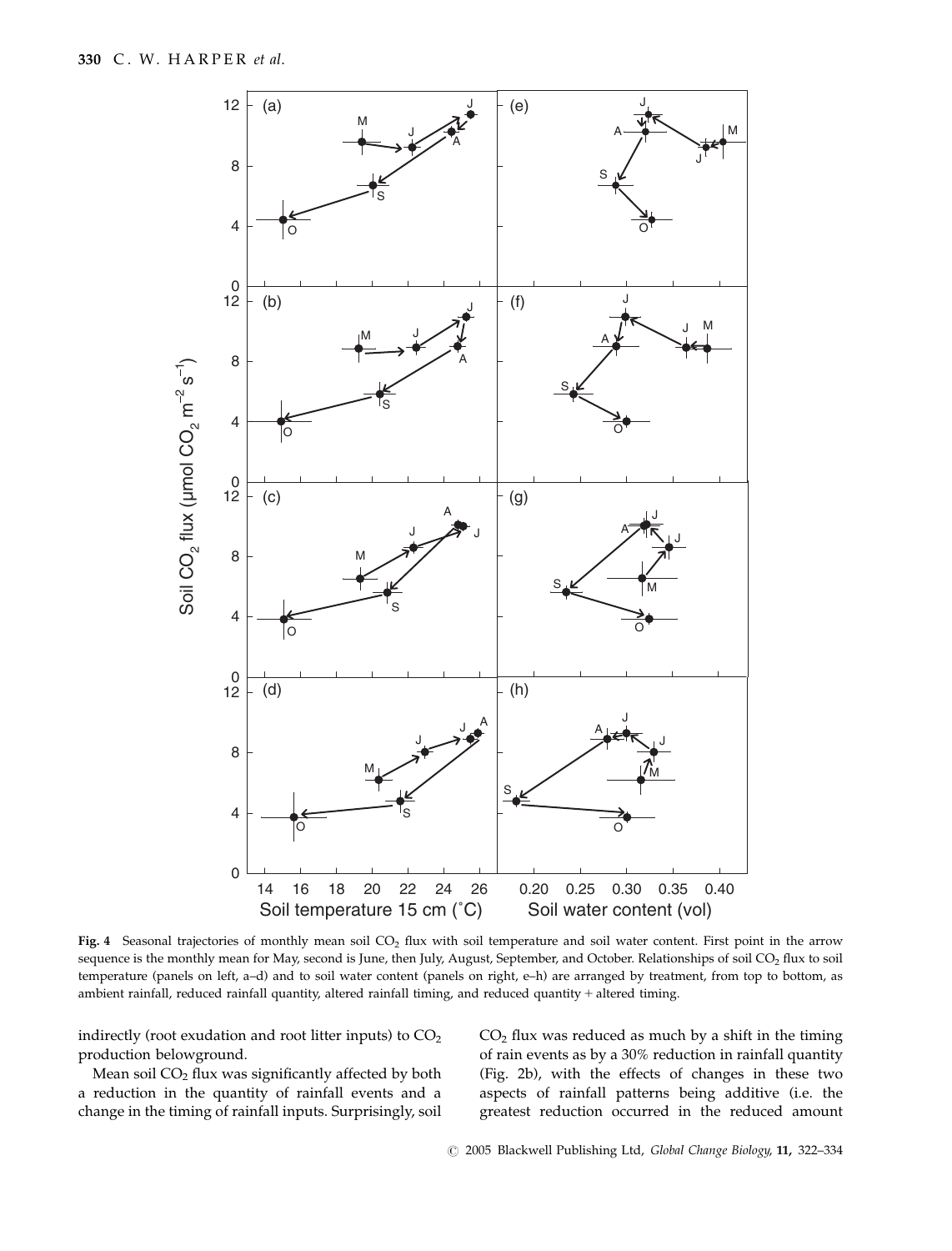+ altered timing treatment). Low soil water content can limit soil  $CO<sub>2</sub>$  flux, and the lower soil  $CO<sub>2</sub>$  flux observed in response to our rainfall treatments may be explained, in part, as a response to the overall reduction in mean soil water content caused by the rainfall manipulations. However, our results also indicate that lower  $CO<sub>2</sub>$  flux was correlated with increased temporal variability in soil water content, independent of changes in mean soil water content (Fig. 2d), suggesting that changes in the temporal variability of rainfall and the resulting changes in soil water dynamics may be as, or more, important than changes in rainfall amount in affecting soil  $CO<sub>2</sub>$  flux.

The responses of soil  $CO<sub>2</sub>$  flux to variability in rainfall inputs and soil water content occurred over multiple time frames. First, soil  $CO<sub>2</sub>$  flux generally fell to low levels during extended dry periods within a growing season, and soil  $CO<sub>2</sub>$  flux was often enhanced for a few days after a rain event ended a prolonged dry period (Fig. 1). This observation is consistent with studies of the effects of wetting and drying on C mineralization in soils (Birch, 1958, 1964; van Gestel et al., 1993). The drying and rapid rewetting of soils can increase availability of labile organic substrates through microbial death and cell lysis (van Gestel et al., 1993; Halverson et al., 2000) or by destabilizing soil aggregates, making physically protected soil organic matter accessible to microbes (Denef et al., 2001). Thus, the occasional pulses of high soil  $CO<sub>2</sub>$  fluxes following large rain events in the altered rainfall timing treatment may be because of rapid mineralization of organic constituents made available by the prolonged dry conditions and rapid rewetting events. However, the repeated wet-dry cycles of our altered rainfall timing treatment led to decreased soil  $CO<sub>2</sub>$  flux when averaged over the growing season (Fig. 2b), possibly because of the effects of prolonged soil moisture deficit on substrate supply and/or microbial populations. Fierer & Schimel (2002) suggested that the enhanced C mineralization associated with drying/rewetting events is short-lived and that repeated wet–dry cycles may lead to reduced mineralization rates over time because of increased substrate limitation.

At longer time scales, altered rainfall timing reduced mean growing season soil  $CO<sub>2</sub>$  flux, and led to changes in the seasonal trajectory of soil  $CO<sub>2</sub>$  flux. The seasonal trajectory of soil  $CO<sub>2</sub>$  flux in temperate grasslands is influenced by both climate (seasonal patterns of temperature and soil water content) and plant phenology. In most years, soil  $CO<sub>2</sub>$  flux is high early in the growing season when soils are moist, increases to a peak in mid growing season (coincident with high temperatures, maximal plant growth and adequate soil water), and decreases late in the season as a result of

decreased plant activity, lower temperatures, and/or depleted soil water reserves (Knapp et al., 1998b). Generally, the altered timing treatment interrupted the typical pattern of high  $CO<sub>2</sub>$  flux early in the growing season and reduced flux late in the growing season. For example, altered rainfall timing resulted in lower early season (May) soil  $CO<sub>2</sub>$  fluxes compared with ambient rainfall timing. Interactive effects also were apparent in the seasonal trajectories of soil  $CO<sub>2</sub>$  flux (Fig. 4), where the same temperature or soil water content at different times of the season resulted in different fluxes of soil  $CO<sub>2</sub>$ . These shifts in temporal patterns of soil  $CO<sub>2</sub>$  flux are likely because of interactions among temperature, soil moisture variation, and plant phenology. For example, Knapp et al. (1998b) reported a hysteresis in the seasonal trajectory of soil  $CO<sub>2</sub>$  flux and temperature, with higher fluxes in the spring and early summer for any given temperature, relative to fluxes late in the growing season. We observed a similar pattern in this study (Fig. 4a–d), which may be related to both plant phenology and increased soil water deficits late in the growing season (Fig. 4e–h). Decreased soil  $CO<sub>2</sub>$  flux at the end of the growing season also coincides with the onset of flowering and subsequent senescence of the  $C_4$ grasses (Knapp et al., 1998b), at which time less substrate is presumed to be available for root and root-associated respiration.

Lower mean annual soil  $CO<sub>2</sub>$  flux in both the reduced rainfall quantity and altered rainfall timing treatments is likely mediated, at least in part, by plant responses to the rainfall treatments, including a reduction in C assimilation (Fay et al., 2002; Knapp et al., 2002) and potential reductions in root-associated respiration. Reduced soil  $CO<sub>2</sub>$  flux can be related to decreased root mass (Johnson & Matchett, 2001), lower root respiration in drought-stressed plants (Burton et al., 1998; Rochette et al., 1991), and possible changes in root exudation and associated microbial respiration in the rhizosphere. Root-associated respiration is partially derived from newly fixed carbon (Ekblad & Hogberg, 2001), which accounted for up to  $40\%$  of soil  $CO<sub>2</sub>$  flux from a Minnesota grassland (Craine et al., 1999). Therefore, patterns in photosynthetic gains may provide insights to patterns in soil  $CO<sub>2</sub>$  fluxes. Leaf-level photosynthesis in the dominant  $C_4$  grasses strongly decreases during extended soil moisture deficits and periods of high temperature (Knapp, 1984, 1985; Long, 1999; Fay et al., 2002). These reductions in photosynthesis may reduce C supply to the rhizosphere and lead to reduced soil  $CO<sub>2</sub>$  flux. An observation consistent with this hypothesis is that photosynthetic rates in the dominant grass, Andropogon gerardii, remain depressed even in wet soil following an extended dry period (Fay unpublished data). Thus, a change in rainfall timing that results in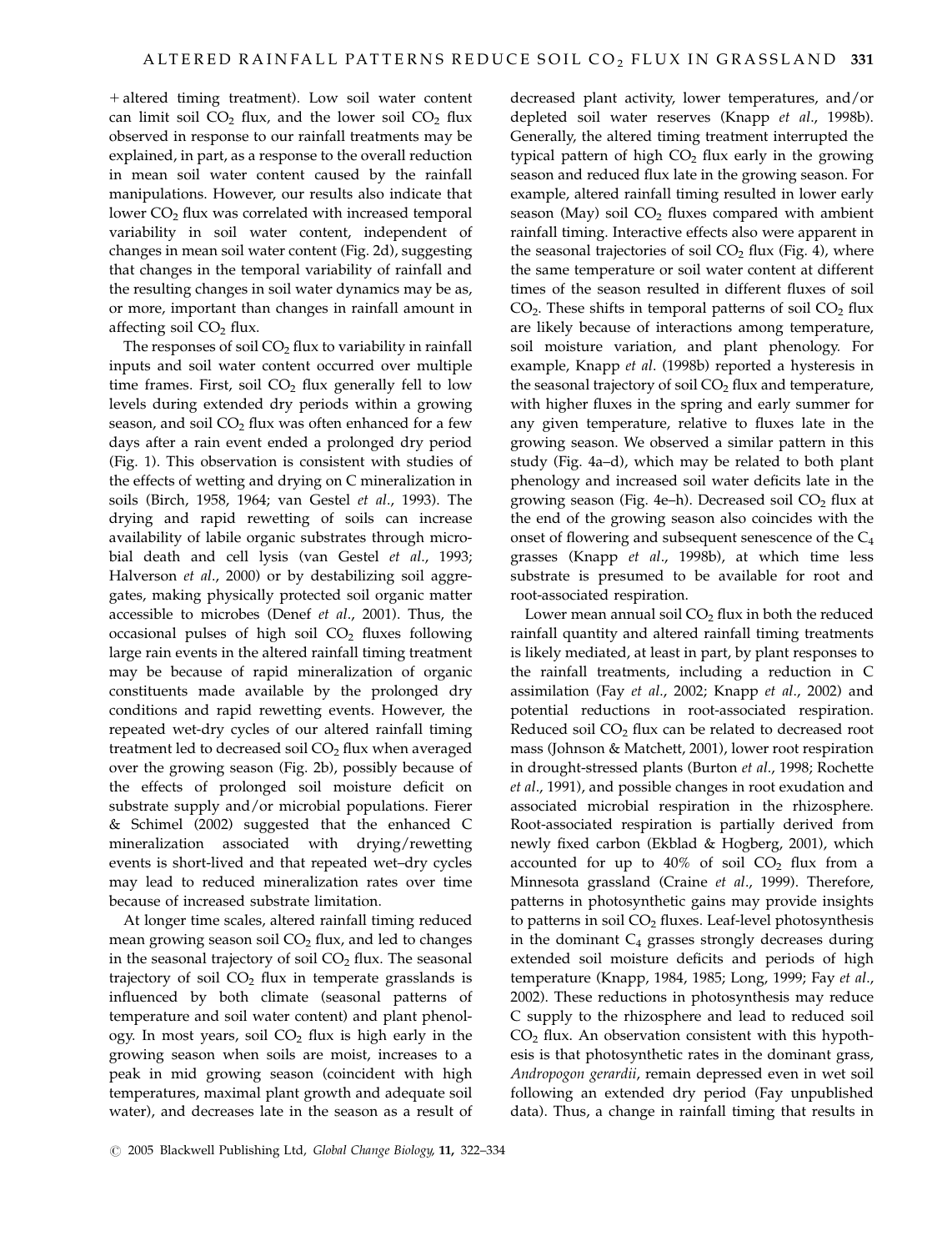longer inter-rainfall periods may have a greater effect on plant and soil responses than would be expected based on total quantity of rainfall inputs. At the seasonal scale, substrate limitation for soil heterotrophic respiration would likely be most pronounced late in the growing season, as plant productivity declines and prior to organic matter inputs following plant senescence. At an annual scale, aboveground productivity was reduced by both reductions in rainfall amounts and by shifts in rainfall timing (Fig. 2c), and the responses of ANPP to changes in the mean and variability of soil water content (Knapp et al., 2002; Fay et al., 2003) were similar to the responses observed for soil  $CO<sub>2</sub>$  flux in this study, suggesting that a similar relationship exists between above- and belowground carbon flux in response to altered rainfall variability.

Temperature, water, and substrate availability are the basic underlying controls on soil  $CO<sub>2</sub>$  fluxes. Soil temperature was a strong predictor of  $CO<sub>2</sub>$  flux for individual date  $\times$  treatment combinations, consistent with the direct effects of temperature on root and microbial metabolism (Metting, 1993; McMichael & Burke, 1996; Lambers et al., 1996) and earlier results from this grassland (Knapp et al., 1998b). With increased variability in soil water content in the altered rainfall timing treatment, soil temperature explained less of the variance in soil  $CO<sub>2</sub>$  flux than under ambient rainfall timing. This may be due, in part, to the lower average soil water content associated with altered rainfall timing treatment. The response surface analysis (Fig. 3) indicated that both low soil water content and very high soil water content – conditions that occurred more frequently in the altered rainfall timing treatment – should decrease the temperature sensitivity of soil  $CO<sub>2</sub>$ flux. Bremer et al. (1998) also found that soil  $CO<sub>2</sub>$  flux was more sensitive to soil water content than to soil temperature during prolonged drying cycles in tallgrass prairie. This shift in the relative sensitivity of soil  $CO<sub>2</sub>$  flux is important because it indicates that altered rainfall patterns have the potential to modify soil  $CO<sub>2</sub>$  flux responses to future warming (Luo et al., 2001). The lower  $Q_{10}$  values we observed in the altered rainfall timing treatments (2.00 and 2.06), relative to ambient rainfall timing and quantity (2.22), provides additional evidence that the sensitivity of soil  $CO<sub>2</sub>$ flux to warming may be modulated by changes in the timing of rainfall events. In total, these results suggest that predictions regarding climate driven changes in soil  $CO<sub>2</sub>$  flux need to consider the interactive effects of changes in precipitation and temperature, and in particular the potential influence of rainfall timing on the relationship between temperature and soil  $CO<sub>2</sub>$  flux.

#### Conclusions

Grassland ecosystems are highly sensitive to variability in rainfall and soil water content, thus these ecosystems will be especially responsive to any change in climatic regime that increases variability. Changes in the frequency and magnitude of rainfall events, and subsequent changes in the variability of soil water content, could interact with or offset the effects of other aspects of climate change on carbon cycling (i.e. enhanced  $CO<sub>2</sub>$  concentrations and increased temperature). The present study demonstrated reduced soil CO2 flux under both reduced rainfall quantity and altered rainfall timing. This suggests that rates of carbon cycling are slowed by increased variability in soil water content; a factor that may offset predicted losses of soil carbon under future climatic scenarios. An additional complication is that plant community composition varies in mesic grasslands with the degree of water limitation and changes in soil water content associated with enhanced variability in precipitation may lead to subsequent changes in vegetation composition (Knapp et al., 2001), with additional consequences for carbon cycling and other ecosystem processes. Clearly, changes in temporal variability of soil moisture associated with altered precipitation regimes are an important factor that will need to be considered when forecasting the responses of grassland ecosystems to future climates.

## Acknowledgments

The RaMPs project and the present study were funded by grants from the Biological and Environmental Research Program (BER) of the Department of Energy, through the Great Plains Regional Center of the National Institute for Global Environmental Change (NIGEC) under cooperative agreement No. DE-FC02- 03ER63613, and the United States Department of Agriculture NRI Program, with additional support from the Konza Prairie Long Term Ecological Research program. We thank: Adam Bonewitz, Mac Callaham, Brett Danner, Bill Jensen, John Kraft, Michelle Lett, Ken McCarron, Shane Neel, Jen Olivigni, Andrea Silletti, Mendy Smith, Shelly Harper, and others who contributed to the RaMPs project. Two anonymous reviewers provided useful comments on an earlier version of this manuscript. Contribution number 05-110-J of the Kansas Agricultural Experiment Station.

# References

- Austin AT, Yahdjian L, Startk JM et al. (2004) Water pulses and biogeochemical cycles in arid and semiarid ecosystems. Oecologia, 141, 221–235.
- Birch HF (1958) The effect of soil drying on humus decomposition and nitrogen availability. Plant and Soil, 10, 9–31.
- Birch HF (1964) Mineralisation of plant nitrogen following alternate wet and dry conditions. Plant and Soil, 20, 43–49.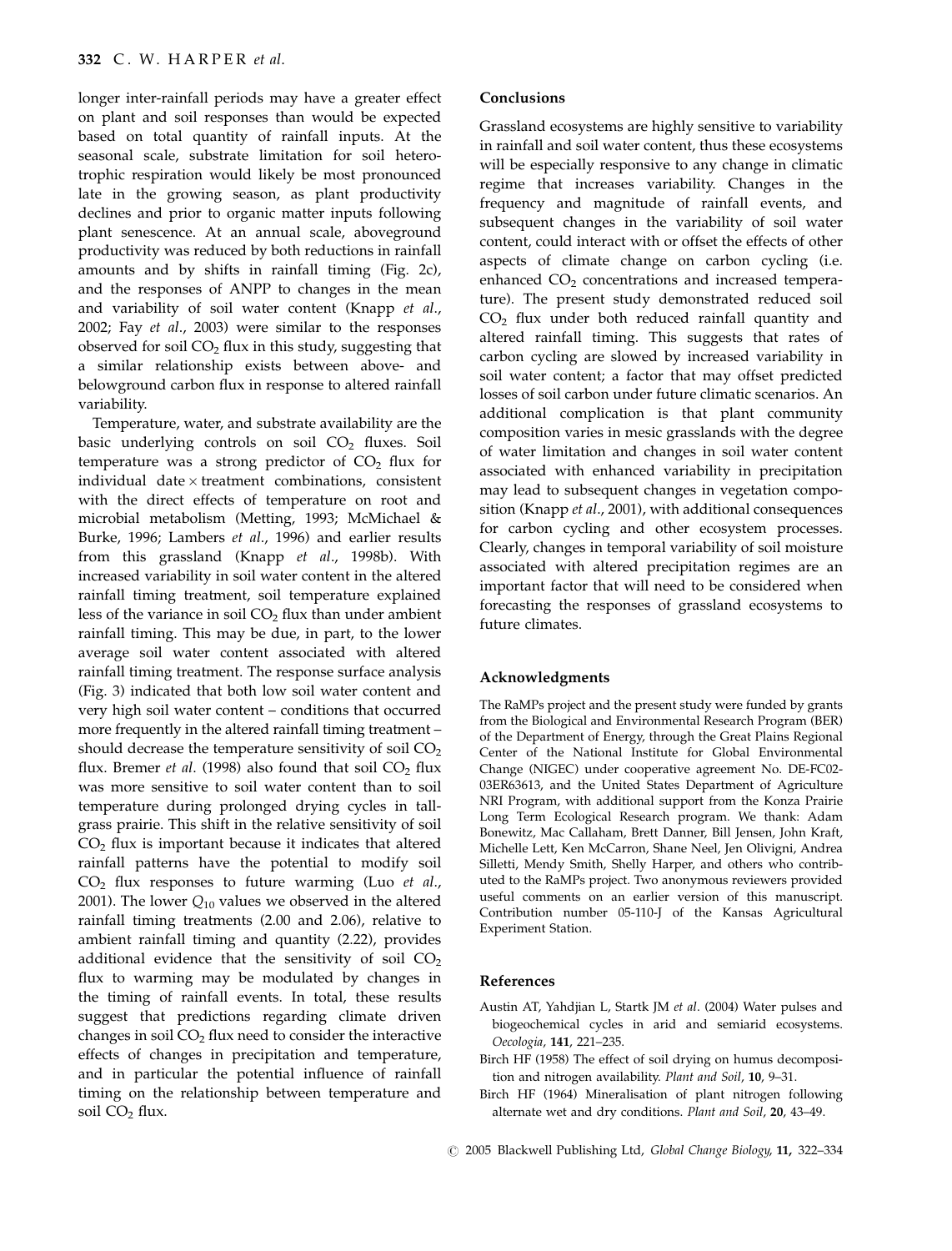- Blair JM (1997) Fire, N availability, and plant response in grasslands: a test of the transient maxima hypothesis. Ecology, 78, 2359–2368.
- Boone RD, Nadelhoffer KJ, Canary JD et al. (1998) Roots exert a strong influence on the temperature sensitivity of soil respiration. Nature, 396, 570–572.
- Borchert JR (1950) The climate of the central North American grassland. Annals of the Association of American Geographers, 40, 1–39.
- Bouma TJ, Bryla DR (2000) On the assessment of root and soil respiration for soils of different textures: interactions with soil moisture contents and soil  $CO<sub>2</sub>$  concentrations. Plant and Soil, 227, 215–221.
- Bremer DJ, Ham JM, Owensby CE et al. (1998) Responses of soil respiration to clipping and grazing in a tallgrass prairie. Journal of Environmental Quality, 27, 1539–1548.
- Briggs JM, Knapp AK (1995) Interannual variability in primary production in tallgrass prairie: climate, soil moisture, topographic position, and fire as determinants of aboveground biomass. American Journal of Botany, 82, 1024–1030.
- Burke IC, Lauenroth WK, Parton WJ (1997) Regional and temporal variation in net primary production and nitrogen mineralization in grasslands. Ecology, 78, 1330–1340.
- Burton AJ, Pregitzer KS, Zogg GP et al. (1998) Drought reduces root respiration in sugar maple forests. Ecological Applications, 8, 771–778.
- Craine JM, Wedin DA, Chapin FS (1999) Predominance of ecophysiological controls on soil  $CO<sub>2</sub>$  flux in a Minnesota grassland. Plant and Soil, 207, 77–86.
- Denef K, Six J, Paustian K et al. (2001) Importance of macroaggregate dynamics in controlling soil carbon stabilization: short-term effects of physical disturbance induced by dry-wet cycles. Soil Biology and Biochemistry, 33, 2145–2153.
- Easterling DR, Meehl GA, Parmesan C et al. (2000) Climate extremes: observations, modeling, and impacts. Science, 289, 2068–2074.
- Ekblad A, Hogberg P (2001) Natural abundance of <sup>13</sup>C in  $CO<sub>2</sub>$ respired from forest soils reveals speed of link between tree photosynthesis and root respiration. Oecologia, 127, 305–308.
- Epstein HE, Burke IC, Lauenroth WK (2002) Regional patterns of decomposition and primary production rates in the U.S. Great Plains. Ecology, 83, 320–327.
- Fay PA, Carlisle JD, Danner BT et al. (2002) Altered rainfall patterns, gas exchange, and growth in grasses and forbs. International Journal of Plant Sciences, 163, 549–557.
- Fay PA, Carlisle JD, Knapp AK et al. (2000) Altering rainfall timing and quantity in a mesic grassland ecosystem: design and performance of rainfall manipulation shelters. Ecosystems, 3, 308–319.
- Fay PA, Carlisle JD, Knapp AK et al. (2003) Productivity responses to altered rainfall patterns in a C4-dominated grassland. Oecologia, 137, 245–251.
- Fierer N, Schimel JP (2002) Effects of drying-rewetting frequency on soil carbon and nitrogen transformations. Soil Biology and Biochemistry, 34, 777–787.
- Frederick KD, Major DC (1997) Climate change and water resources. Climatic Change, 37, 7–23.
- Giorgi F, Mearns LO, Shields C et al. (1998) Regional nested model simulations of present day and  $2 \times CO<sub>2</sub>$  climate over the central plains of the U.S. Climatic Change, 40, 457-493.
- Goodin DG, Fay PA, McHugh MJ (2003) Climate variability in tallgrass prairie at multiple timescales: Konza Prairie Biological Station. In: Climatic Variability and Ecosystem Response at Long-Term Ecological Research Sites (eds Greenland D, Goodin DG, Smith RC), pp. 411–423. Oxford University Press, New York, NY, USA.
- Halverson LJ, Jones TM, Firestone MK (2000) Release of intercellular solutes by four soil bacteria exposed to dilution stress. Soil Science Society of America Journal, 64, 1630–1637.
- Hayden BP (1998) Regional climate and the distribution of tallgrass prairie. In: Grassland Dynamics: Long-Term Ecological Research in Tallgrass Prairie (eds Knapp AK, Briggs JM, Hartnett DC, Collins SL), pp. 19–34. Oxford University Press, New York, NY, USA.
- Hayes DC, Seastedt TR (1987) Root dynamics of tallgrass prairie in wet and dry years. Canadian Journal of Botany, 65, 787–791.
- Jackson RB, Carpenter SR, Dahm CN et al. (2001) Water in a changing world. Ecological Applications, 11, 1027–1045.
- Jantz DR, Harner RF, Rowland HT et al. (1975) Soil Survey of Riley County and Part of Geary County, Kansas. United States Department of Agriculture Soil Conservation Service in cooperation with Kansas Agricultural Experiment Station, Washington, DC, USA.
- Johnson LC, Matchett JR (2001) Fire and grazing regulate belowground processes in tallgrass prairie. Ecology, 82, 3377– 3389.
- Karl TR, Knight RW (1998) Secular trends of precipitation amount, frequency, and intensity in the USA. Bulletin of the American Meteorological Society, 79, 231–241.
- Knapp AK (1984) Water relations and growth of three grasses during wet and drought years in a tallgrass prairie. Oecologia, 65, 35–43.
- Knapp AK (1985) Effect of fire and drought on the ecophysiology of Andropogon gerardii and Panicum virgatum in a tallgrass prairie. Ecology, 66, 1309–1320.
- Knapp AK, Briggs JM, Blair JM et al. (1998a) Patterns and controls of aboveground net primary production in tallgrass prairie. In: Grassland Dynamics: Long-Term Ecological Research in Tallgrass Prairie (eds Knapp AK, Briggs JM, Hartnett DC, Collins SL), pp. 193–221. Oxford University Press, New York, NY, USA.
- Knapp AK, Briggs JM, Koelliker JK (2001) Frequency and extent of water limitation to primary production in a mesic temperate grassland. Ecosystems, 4, 19–28.
- Knapp AK, Conard SL, Blair JM (1998b) Determinations of soil  $CO<sub>2</sub>$  flux from a sub-humid grassland: effect of fire and fire history. Ecological Applications, 8, 760–770.
- Knapp AK, Fay PA, Blair JM et al. (2002) Rainfall variability, carbon cycling, and plant species diversity in a mesic grassland. Science, 298, 2202–2205.
- Knapp AK, Seastedt TR (1998) Grasslands, Konza Prairie, and long-term ecological research. In: Grassland Dynamics: Long-Term Ecological Research in Tallgrass Prairie (eds Knapp AK,
- r 2005 Blackwell Publishing Ltd, Global Change Biology, 11, 322–334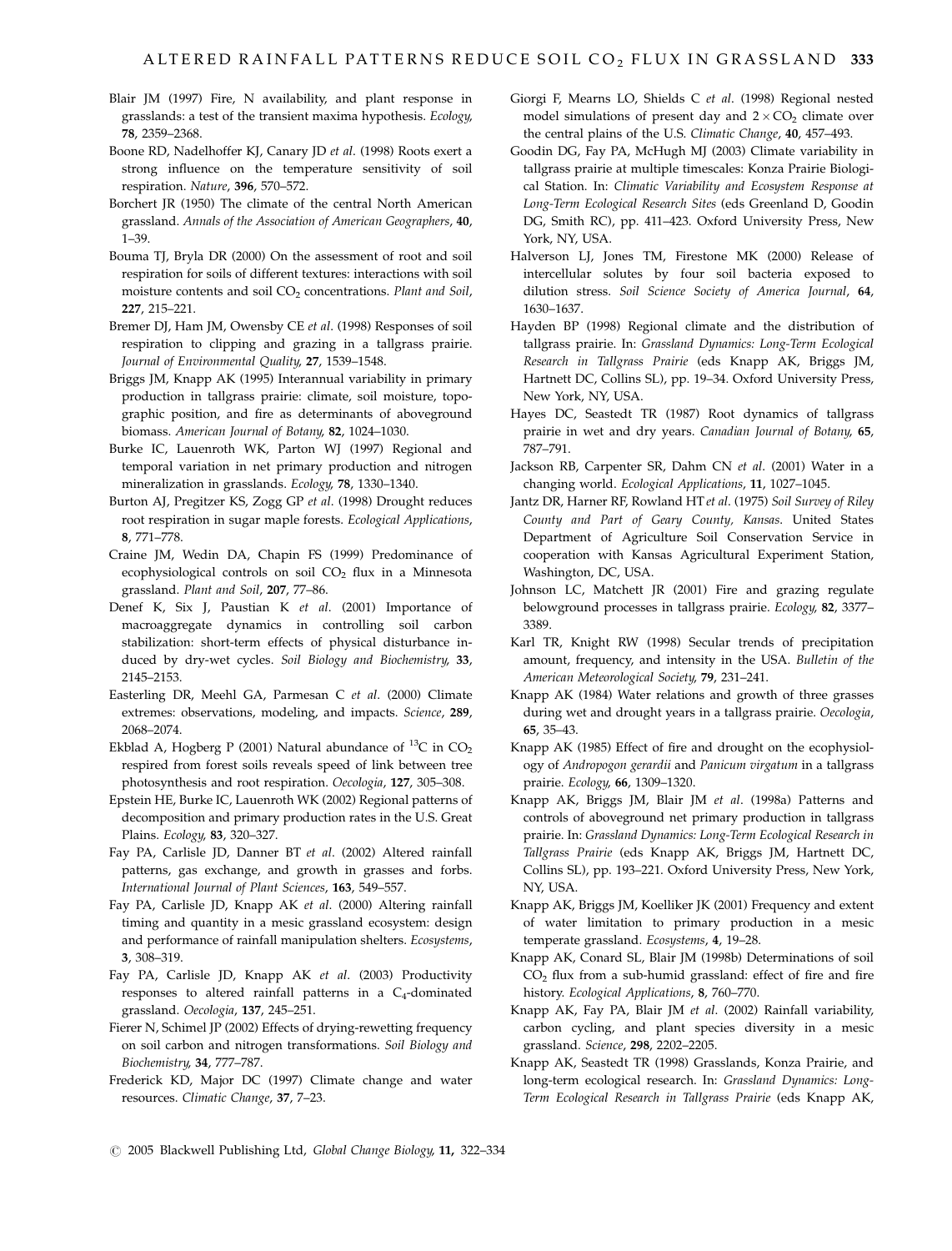Briggs JM, Hartnett DC, Collins SL), pp. 3–15. Oxford University Press, New York, NY, USA.

- Knapp AK, Smith MD (2001) Variation among biomes in temporal dynamics of aboveground primary production. Science, 291, 481–484.
- Kucera CL, Dahlman RC (1968) Root–rhizome relationships in fire-treated stand of big bluestem, Andropogon gerardii Vitman. American Midland Naturalist, 80, 268–271.
- Kucera CL, Kirkham DR (1971) Soil respiration studies in tallgrass prairie in Missouri. Ecology, 52, 912–915.
- Lambers H, Atkin OK, Scheurwater I (1996) Respiratory patterns of roots in relation to their functioning. In: Plant Roots: The Hidden Half (eds Waisel Y, Eshel A, Kafkafi U), pp. 323–362. Marcel Dekker, New York.
- Lauenroth WK, Sala OE (1992) Long-term forage production of North American shortgrass steppe. Ecological Applications, 2, 397–403.
- Linn DM, Doran JW (1984) Effect of water-filled pore space on carbon dioxide and nitrous oxide production in tilled and nontilled soils. Soil Science Society of America Journal, 48, 1267–1272.
- Littell RC, Milliken GA, Stroup WW et al. (1996) SAS System for Mixed Models. SAS Institute Inc., Cary, NC, USA.
- Long SP (1999) Environmental responses. In: C4 Plant Biology (eds Sage RF, Monson RK), pp. 215–250. Academic Press, San Diego, CA, USA.
- Luo Y, Wan S, Hui D et al. (2001) Acclimatization of soil respiration to warming in a tall grass prairie. Nature, 413, 622–625.
- McMichael BL, Burke JJ (1996) Temperature effects on root growth. In: Plant Roots: The Hidden Half (eds Waisel Y, Eshel A, Kafkafi U), pp. 383–396. Marcel Dekker, New York.
- Mearns LO, Giorgi F, McDaniel L et al. (1995) Analysis of daily variability of precipitation in a nested regional climate model: comparison with observations and doubled  $CO<sub>2</sub>$  results. Global and Planetary Change, 10, 55–78.
- Metting FB (1993) Structure and physiological ecology of soil microbial communities. In: Soil Microbial Ecology: Applications in Agricultural and Environmental Management (ed. Metting FB), pp. 3–25. Marcel Dekker, New York.
- Mielnick PC, Dugas WA (2000) Soil  $CO<sub>2</sub>$  flux in a tallgrass prairie. Soil Biology and Biochemistry, 32, 221–228.
- Norman JM, Garcia R, Verma SB (1992) Soil surface CO<sub>2</sub> fluxes and the carbon budget of a grassland. Journal of Geophysical Research, 97, 18845–18853.
- Noy-Meir I (1973) Desert ecosystems: environment and producers. Annual Review of Ecology and Systematics, 4, 25–51.
- Rice CW, Todd TC, Blair JM et al. (1998) Belowground biology and processes. In: Grassland Dynamics: Long-Term Ecological Research in Tallgrass Prairie (eds Knapp AK, Briggs JM, Hartnett DC, Collins SL), pp. 244–264. Oxford University Press, New York.
- Rochette P, Desjardins RL, Pattey E (1991) Spatial and temporal variability of soil respiration in agricultural fields. Canadian Journal of Soil Science, 71, 189–196.
- Sala OE, Lauenroth WK (1982) Small rainfall events: an ecological role in semi-arid regions. Oecologia, 53, 301–304.
- Sala OE, Parton WJ, Joyce LA et al. (1988) Primary production of the central grassland region of the United States. Ecology, 69, 40–45.
- Schlesinger WH, Andrews JA (2000) Soil respiration and the global carbon cycle. Biogeochemistry, 48, 7–20.
- Seastedt TR (1985) Canopy interception of nitrogen in bulk precipitation by annually burned and unburned tallgrass prairie. Oecologia, 66, 88–92.
- Seastedt TR, Knapp AK (1993) Consequences of non-equilibrium resource availability across multiple time scales: the transient maxima hypothesis. American Naturalist, 141, 621– 633.
- Sophocleous M, ed. (1998) Water resources in Kansas, Bulletin 239. Kansas Geological Survey, Lawrence, KS, USA.
- Towne EG (2002) Vascular plants of the Konza Prairie Biological Station: an annotated checklist of species in a Kansas tallgrass prairie. Sida, 20, 269–294.
- Trenberth KE (1998) Atmospheric moisture residence times and cycling: implications for rainfall rates and climate change. Climatic Change, 39, 667–694.
- Trenberth KE (1999) Conceptual framework for changes of extremes of the hydrological cycle with climate change. Climatic Change, 42, 327–339.
- van Gestel M, Merckx R, Vlassak K (1993) Microbial biomass responses to soil drying and rewetting: the fate of fast- and slow-growing microorganisms in soils from different climates. Soil Biology and Biochemistry, 25, 109–123.
- Zak DR, Holmes WE, MacDonald NW et al. (1999) Soil temperature, matric potential, and the kinetics of microbial respiration and nitrogen mineralization. Soil Science Society of America Journal, 63, 575–584.